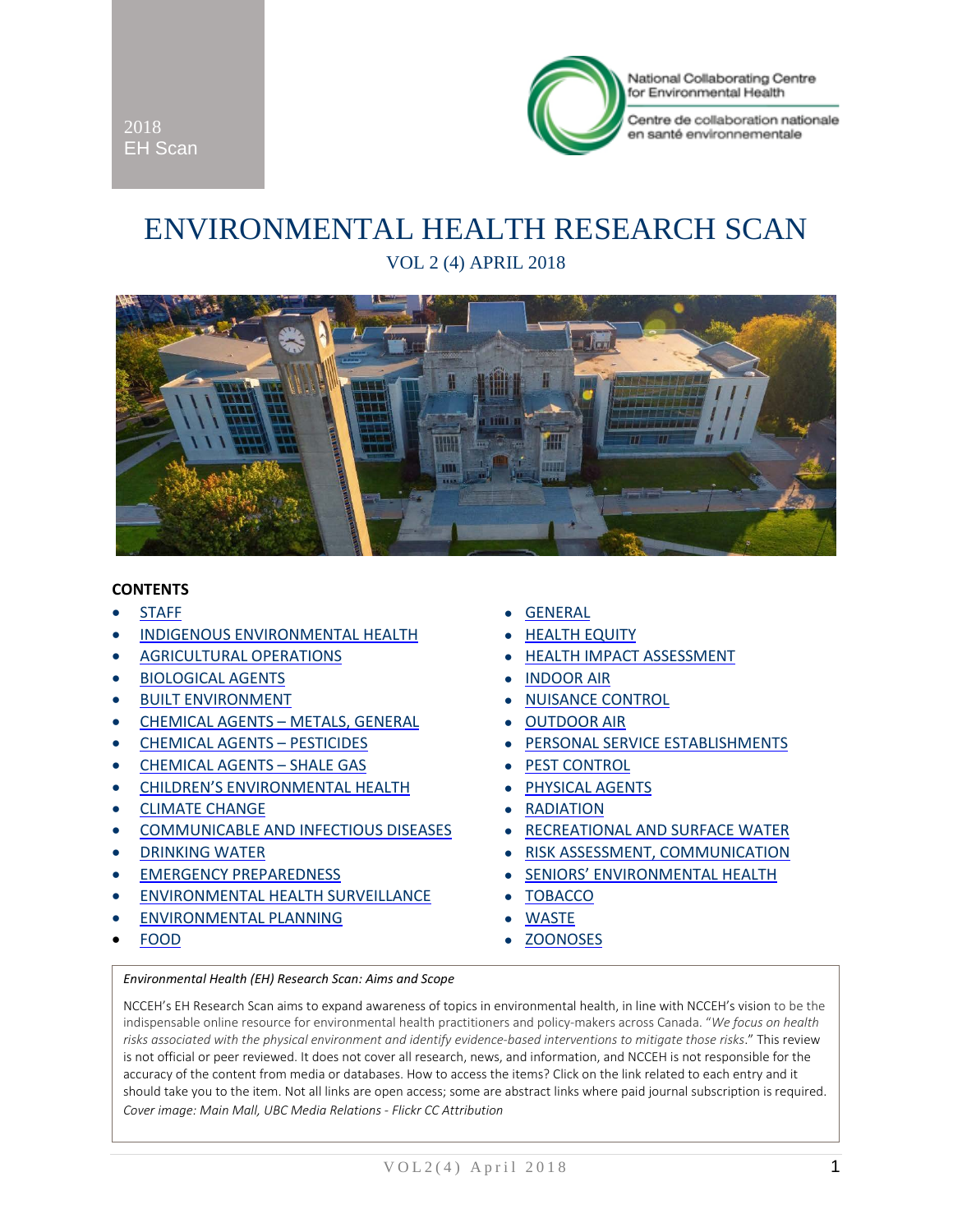# **EDITOR PICKS**

[The built environment: Understanding how physical environments](https://www.ccnsa-nccah.ca/495/The_built_environment__Understanding_how_physical_environments_influence_the_health_and_well-being_of_First_Nations_peoples_living_on-reserve_.nccah?id=236)  [influence the health and well-being of First Nations peoples living on](https://www.ccnsa-nccah.ca/495/The_built_environment__Understanding_how_physical_environments_influence_the_health_and_well-being_of_First_Nations_peoples_living_on-reserve_.nccah?id=236)[reserve](https://www.ccnsa-nccah.ca/495/The_built_environment__Understanding_how_physical_environments_influence_the_health_and_well-being_of_First_Nations_peoples_living_on-reserve_.nccah?id=236)

Roberta Stout, National Collaborating Centre for Aboriginal Health, 2018

"*This paper summarizes what is known about how the built environment influences the health and well-being of First Nations reserve communities. Although the built environment is large in scope this paper focuses in five distinct areas including housing; water and wastewater management; food security; active living; and transportation."*

[Municipal guide to cannabis legalization a roadmap for Canadian local](https://fcm.ca/documents/issues/Cannabis-Guide-EN.pdf)  [governments](https://fcm.ca/documents/issues/Cannabis-Guide-EN.pdf) Federation of Canadian Municipalities, 2018

*"This guide is designed to provide an overview of the work ahead for local governments and offer both policy and regulatory options to choose from."*

[Near-real-time surveillance of illnesses related to shellfish consumption](https://doi.org/10.2196/publichealth.8944)  [in British Columbia: analysis of Poison Center dat](https://doi.org/10.2196/publichealth.8944)a Victoria Wan, Lorraine McIntyre, Debra Kent, Dara Leong, Sarah Henderson, 2018

*"The surveillance capacity is evident within poison control data as shown from the novel use of DPIC data for identifying illnesses related to shellfish consumption in BC. The further development of surveillance programs could improve and enhance response to public health emergencies related to acute illnesses, chronic diseases, and environmental exposures."*

[Community health data \[online portal\]](http://communityhealth.phsa.ca/GetTheData/SearchByTopic) British Columbia Centre for Disease Control, 2018

*"The information found on the BC Community Health Data website can be used by regional health authorities, local governments, non-government organizations and other partner organizations in collaborative and evidenceinformed community health planning and decision making."*











National Collaborating Centre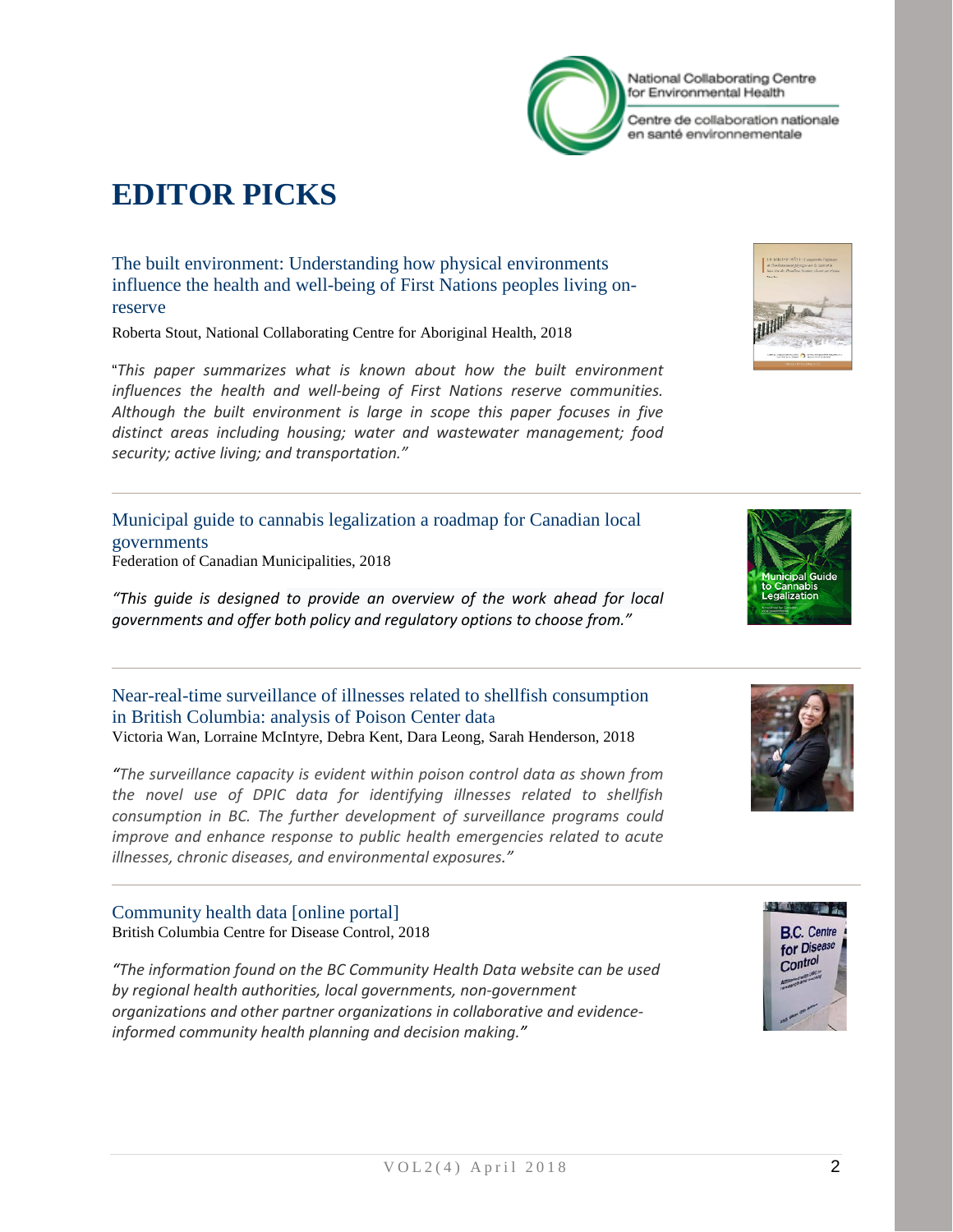

# **EDITOR PICKS**

#### [Environmental health and housing: issues for public health](https://www.routledge.com/Environmental-Health-and-Housing-Issues-for-Public-Health/Stewart-Lynch/p/book/9781138090125) [book]

Jill Stewart and Zena Lynch, 2018

"*With a theory and practice approach to public health this 2nd edition focuses more on population health; health protection and improvement; and interagency approaches to effective intervention in housing and health through evidence based practice*."

[HPS evidence assessment on the potential health impacts of tyre crumb](http://www.hps.scot.nhs.uk/resourcedocument.aspx?id=6273)  [used in artificial ground surfaces](http://www.hps.scot.nhs.uk/resourcedocument.aspx?id=6273) Health Protection Scotland, 2017

*"Health Protection Scotland has concluded that there is a clear consensus in the findings from evidence published to date, which does not support the hypothesis that exposure to tyre crumb used in artificial surfaces poses a significant risk to human health."*

[Comparing urban and rural vulnerability to heat-related mortality: a](https://norcaloa.com/journals/GEEH/GEEH-101016.pdf)  [systematic review and meta-analysis](https://norcaloa.com/journals/GEEH/GEEH-101016.pdf) Li et al., 2017

*"Our findings suggest that vulnerability to heat-related mortality in rural areas is likely to be similar to or even greater than urban areas."*

[An adaptable Health Impact Assessment \(HIA\) framework for assessing](https://www.tandfonline.com/doi/abs/10.1080/14615517.2017.1364026)  [health within Environmental Assessment \(EA\): Canadian context,](https://www.tandfonline.com/doi/abs/10.1080/14615517.2017.1364026)  [international application](https://www.tandfonline.com/doi/abs/10.1080/14615517.2017.1364026) McCallum et al., 2018

*"By using an HIA Framework, a well-known yet underutilized tool can effectively address health issues within the EA process, both in a Canadian context and internationally."*

[Preparing for the health impacts of climate change in Indigenous](https://www.sciencedirect.com/science/article/pii/S0959378016304447)  [communities: The role of community-based adaptation.](https://www.sciencedirect.com/science/article/pii/S0959378016304447) Ford et al., 2018

*"We examine the application of Community Based Adaptation (CBA) approaches in Indigenous community settings.…..."*













National Collaborating Centre for Environmental Health

Centre de collaboration nationale en santé environnementale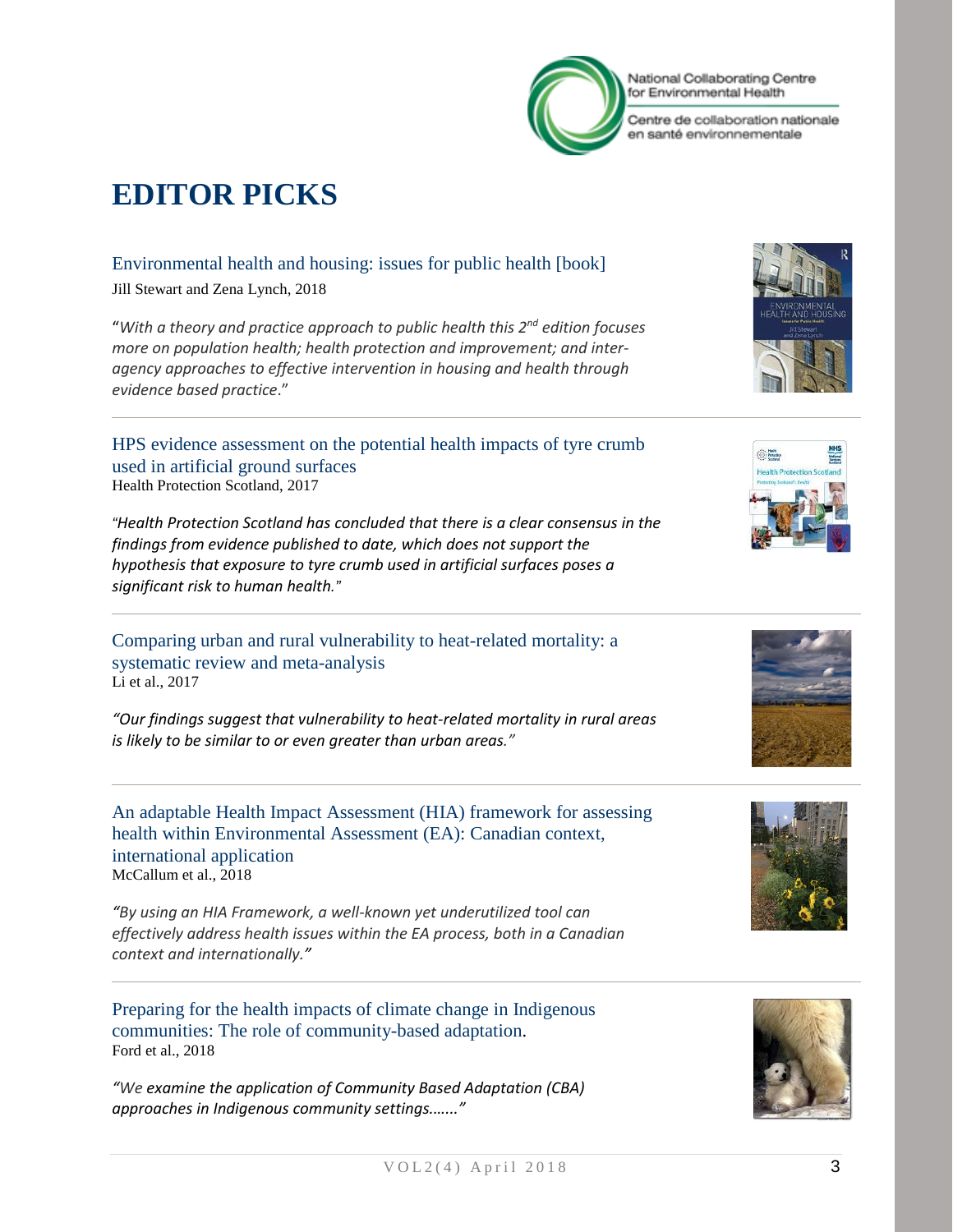

Centre de collaboration nationale en santé environnementale

# ENVIRONMENTAL HEALTH RESEARCH SCAN

# <span id="page-3-0"></span>SELECTED STAFF PUBLICATIONS (NCCEH or BCCDC)

1. Wan V, McIntyre L, Kent D, Leong D, Henderson SB. **Near-real-time surveillance of illnesses related to shellfish consumption in British Columbia: analysis of Poison Center data**. JMIR public health and surveillance [serial on the Internet]. 2018; 4(1): Available from: [https://doi.org/10.2196/publichealth.8944.](https://doi.org/10.2196/publichealth.8944)

#### NCCEH e-News (French and English)

- 1. Centre de collaboration nationale en santé environnementale. **e-Nouvelles du CCNSE: Surveillance des répercussions des changements climatiques sur la santé; Atelier sur la surveillance de la santé environnementale; Santé publique et surveillance des conditions de logement; plus...** Vancouver, BC: CCNSE; 2018 avril. Available from: [https://tinyurl.com/yanj9sdt.](https://tinyurl.com/yanj9sdt)
- 2. National Collaborating Center for Environmental Health. **NCCEH eNews: Monitoring health impacts of climate change; Environmental health surveillance workshop; Public health surveillance of housing**  conditions; more... Vancouver, BC: NCCEH; 2018 Apr. Available from: [https://tinyurl.com/y8rgdodu.](https://tinyurl.com/y8rgdodu)
- 3. Centre de collaboration nationale des déterminants de la santé. **Leadership de la santé publique pour favoriser l'équité en santé : une revue de la littérature**. Antigonish, NS: Centre de collaboration nationale des déterminants de la santé; 2018. Available from: [http://nccdh.ca/fr/resources/entry/public-health](http://nccdh.ca/fr/resources/entry/public-health-leadership-for-action-on-health-equity-a-literature-review?utm_source=FebE-News&utm_medium=email&utm_campaign=2018-Leadership1)[leadership-for-action-on-health-equity-a-literature-review?utm\\_source=FebE-](http://nccdh.ca/fr/resources/entry/public-health-leadership-for-action-on-health-equity-a-literature-review?utm_source=FebE-News&utm_medium=email&utm_campaign=2018-Leadership1)[News&utm\\_medium=email&utm\\_campaign=2018-Leadership1.](http://nccdh.ca/fr/resources/entry/public-health-leadership-for-action-on-health-equity-a-literature-review?utm_source=FebE-News&utm_medium=email&utm_campaign=2018-Leadership1)
- 4. National Collaborating Center for Determinants of Health. **Public health leadership for action on health equity: A literature review**. Antigonish, NS: National Collaborating Center for Determinants of Health; 2018. Available from[: http://nccdh.ca/resources/entry/public-health-leadership-for-action-on-health-equity-a](http://nccdh.ca/resources/entry/public-health-leadership-for-action-on-health-equity-a-literature-review?utm_source=FebE-News&utm_medium=email&utm_campaign=2018-Leadership1)[literature-review?utm\\_source=FebE-News&utm\\_medium=email&utm\\_campaign=2018-Leadership1.](http://nccdh.ca/resources/entry/public-health-leadership-for-action-on-health-equity-a-literature-review?utm_source=FebE-News&utm_medium=email&utm_campaign=2018-Leadership1)

# <span id="page-3-1"></span>INDIGENOUS ENVIRONMENTAL HEALTH

- 1. Ford JD, Sherman M, Berrang-Ford L, Llanos A, Carcamo C, Harper S, et al. **Preparing for the health impacts of climate change in Indigenous communities: The role of community-based adaptation**. Global Environmental Change Part A: Human & Policy Dimensions. 2018;49:129-39. Available from: [https://www.sciencedirect.com/science/article/pii/S0959378016304447.](https://www.sciencedirect.com/science/article/pii/S0959378016304447)
- 2. Islam M, Yuan Q. **First Nations wastewater treatment systems in Canada: Challenges and opportunities**. Cogent Environmental Science. 2018;4. Available from: [https://www.cogentoa.com/article/10.1080/23311843.2018.1458526.pdf.](https://www.cogentoa.com/article/10.1080/23311843.2018.1458526.pdf)
- 3. Liberda EN, Tsuji LJS, Martin ID, Ayotte P, Robinson E, Dewailly E, et al. **Source identification of human exposure to lead in nine Cree Nations from Quebec, Canada (Eeyou Istchee territory)**. Environ Res. 2018;161:409-17. Available from: [https://www.ncbi.nlm.nih.gov/pubmed/29197759.](https://www.ncbi.nlm.nih.gov/pubmed/29197759)
- 4. Stout R. **The built environment: Understanding how physical environments influence the health and wellbeing of First Nations peoples living on-reserve**. Prince George, BC: National Collaborating Center for Aboriginal Health; 2018 Apr. Available from: [https://www.ccnsa](https://www.ccnsa-nccah.ca/495/The_built_environment__Understanding_how_physical_environments_influence_the_health_and_well-being_of_First_Nations_peoples_living_on-reserve_.nccah?id=236)nccah.ca/495/The\_built\_environment\_Understanding\_how\_physical\_environments\_influence\_the\_health\_and well-being of First Nations peoples living on-reserve .nccah?id=236.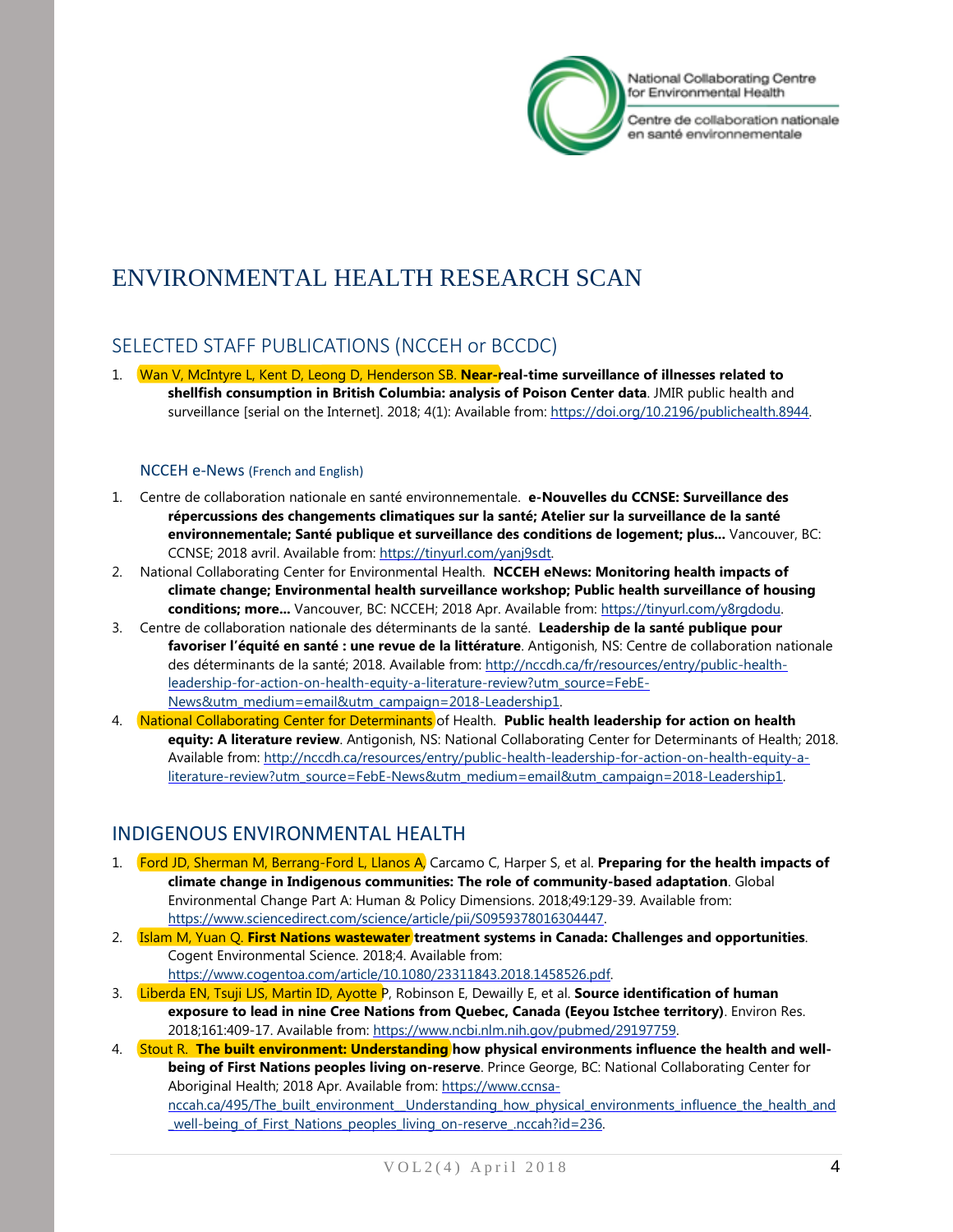

Centre de collaboration nationale en santé environnementale

5. Stout R. **Le milieu bâti : Comprendre l'influence de l'environnement physique sur la santé et le bien-être des Premières Nations vivant sur réserve**. Prince George, BC: Centre de collaboration nationale de la santé autochtone; 2018 avril. Available from: [https://www.ccnsa-nccah.ca/525/Voir\\_publication.nccah?id=236.](https://www.ccnsa-nccah.ca/525/Voir_publication.nccah?id=236)

# <span id="page-4-0"></span>AGRICULTURAL OPERATIONS

- 1. Andrés JF. **Can urban agriculture become a planning strategy to addresssocial-ecological justice?** Stockholm, Sweden: Kth Royal Institute of Technology, School of Architecture and the Built Environment; 2017. Available from: [http://kth.diva-portal.org/smash/get/diva2:1153064/FULLTEXT01.pdf.](http://kth.diva-portal.org/smash/get/diva2:1153064/FULLTEXT01.pdf)
- 2. Olakunle AO. **Endotoxin levels and their association with respiratory outcome in two Saskatchewan communities**. Saskatoon, SK: University of Saskatchewan; 2018. Available from: [https://ecommons.usask.ca/bitstream/handle/10388/8491/AWOYERA-THESIS-2018.pdf?sequence=1.](https://ecommons.usask.ca/bitstream/handle/10388/8491/AWOYERA-THESIS-2018.pdf?sequence=1)

# <span id="page-4-1"></span>BIOLOGICAL AGENTS

### <span id="page-4-2"></span>BUILT ENVIRONMENT

- 1. Hjort M, Martin W, Stewart T, Troelsen J. **Design of urban public spaces: Intent vs. Reality**. Int J Environ Res Public Health. 2018;15(4):816. Available from: [http://www.mdpi.com/1660-4601/15/4/816.](http://www.mdpi.com/1660-4601/15/4/816)
- 2. Lee J, Lo T, Ho R. **Understanding outdoor gyms in public open spaces: A systematic review and integrative synthesis of qualitative and quantitative evidence**. Int J Environ Res Public Health. 2018;15(4):590. Available from[: http://www.mdpi.com/1660-4601/15/4/590.](http://www.mdpi.com/1660-4601/15/4/590)
- 3. Schram-Bijkerk D, Otte P, Dirven L, Breure AM. Indicators to support healthy urban gardening in urban **management**. Sci Total Environ. 2018;621:863-71. Available from: [https://www.ncbi.nlm.nih.gov/pubmed/29216594.](https://www.ncbi.nlm.nih.gov/pubmed/29216594)
- 4. Stewart J, Lynch Z. **Environmental health and housing: Issues for public health**. New York, NY: Routledge; 2018. Available from: [https://www.routledge.com/Environmental-Health-and-](https://www.routledge.com/Environmental-Health-and-Housing/Stewart/p/book/9780415251297)[Housing/Stewart/p/book/9780415251297.](https://www.routledge.com/Environmental-Health-and-Housing/Stewart/p/book/9780415251297)

# <span id="page-4-3"></span>CHEMICAL AGENTS – METALS, GENERAL

#### BPA, phthalates, other

- 1. Huang R-p, Liu Z-h, Yin H, Dang Z, Wu P-x, Zhu N-w, et al. **Bisphenol A concentrations in human urine, human intakes across six continents, and annual trends of average intakes in adult and child populations worldwide: A thorough literature review**. Sci Total Environ. 2018;626:971-81. Available from: [https://www.sciencedirect.com/science/article/pii/S0048969718301694.](https://www.sciencedirect.com/science/article/pii/S0048969718301694)
- 2. Rochester JR, Bolden AL, Kwiatkowski CF. **Prenatal exposure to bisphenol A and hyperactivity in children: a systematic review and meta-analysis**. Environ Int. 2018;114:343-56. Available from: [https://www.ncbi.nlm.nih.gov/pubmed/29525285.](https://www.ncbi.nlm.nih.gov/pubmed/29525285)
- 3. Varshavsky JR, Morello-Frosch R, Woodruff TJ, Zota AR. **Dietary sources of cumulative phthalates exposure among the U.S. general population in NHANES 2005–2014**. Environ Int. 2018. Available from: [https://www.sciencedirect.com/science/article/pii/S0160412017314666.](https://www.sciencedirect.com/science/article/pii/S0160412017314666)

General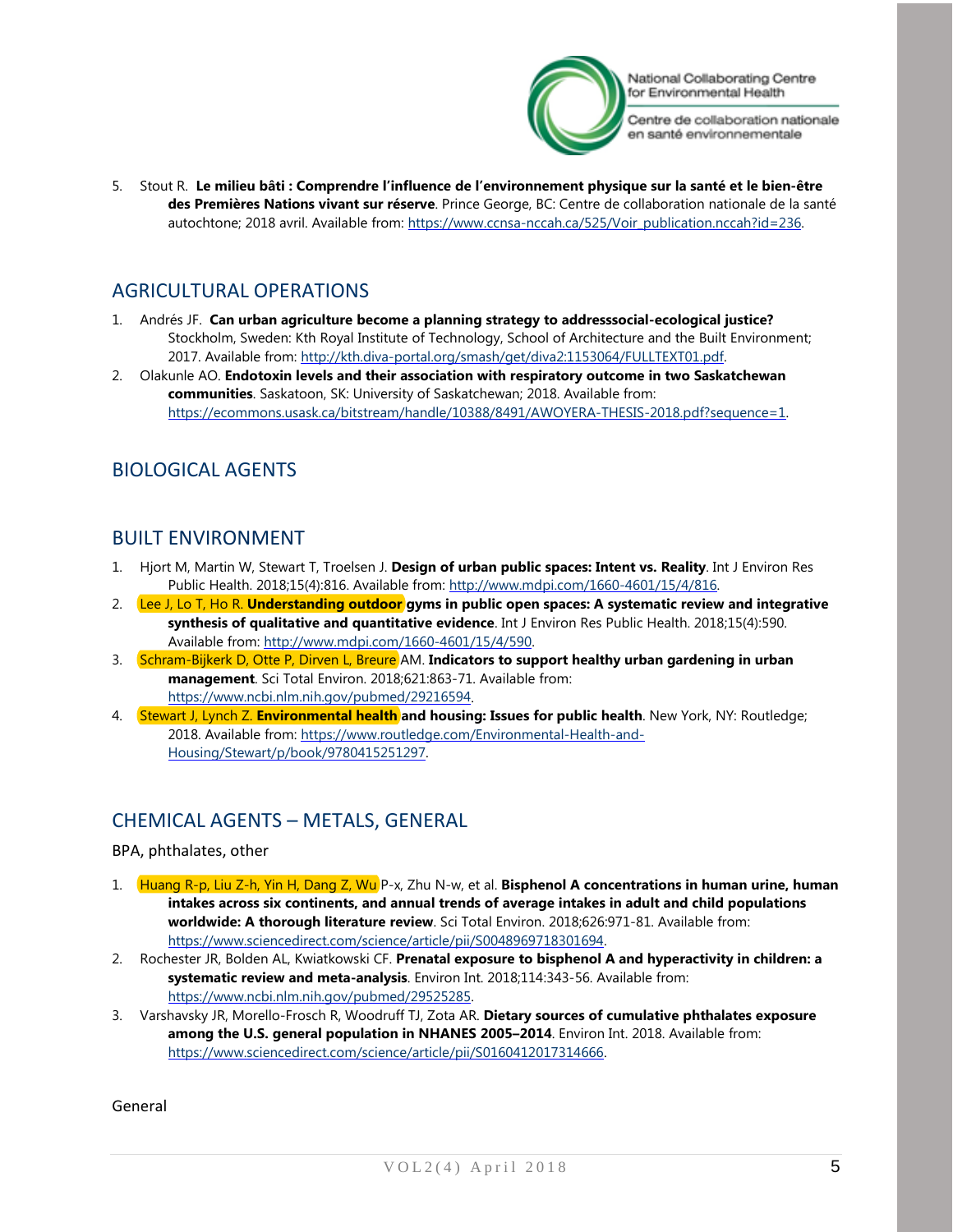

Centre de collaboration nationale en santé environnementale

- 1. Finney BA, Maeda RK. **Evaluation of tire derived aggregate as a media for stormwater treatment**. Sacramento, CA: CalRecycle, Government of California; 2018 Feb. Available from: [http://www.calrecycle.ca.gov/Publications/Detail.aspx?PublicationID=1625.](http://www.calrecycle.ca.gov/Publications/Detail.aspx?PublicationID=1625)
- 2. Health Protection Scotland. **HPS evidence assessment on the potential health impacts of tyre crumb used in artificial ground surfaces**. Glasgow, Scotland: HPS; 2017 Nov. Available from: [http://www.hps.scot.nhs.uk/resourcedocument.aspx?id=6273.](http://www.hps.scot.nhs.uk/resourcedocument.aspx?id=6273)
- 3. Vallette J, Stamm R, Lent T. **Eliminating toxics in carpet: Lessons for the future of recycling** Sacramento, CA: CalRecycle, Government of California; 2017 Oct. Available from: [http://www.calrecycle.ca.gov/Carpet/Status/Toxics/HBNReport.pdf.](http://www.calrecycle.ca.gov/Carpet/Status/Toxics/HBNReport.pdf)
- 4. World Health Organization. **National chemicals registers and inventories: benefits and approaches to development**. Copenhagen, Denmark: World Health Organization, Regional Office for Europe; 2018 Apr. Available from: http://www.euro.who.int/ data/assets/pdf file/0018/361701/9789289052948-eng.pdf?ua=1.

# <span id="page-5-0"></span>CHEMICAL AGENTS - PESTICIDES

1. Mitchell EAD, Mulhauser B, Mulot M, Mutabazi A, Glauser G, Aebi A. **A worldwide survey of neonicotinoids in honey**. Science. 2017;358(6359):109-11. Available from: [http://science.sciencemag.org/content/sci/358/6359/109.full.pdf.](http://science.sciencemag.org/content/sci/358/6359/109.full.pdf)

# <span id="page-5-1"></span>CHEMICAL AGENTS – SHALE GAS

- 1. Bolden AL, Schultz K, Pelch KE, Kwiatkowski CF. **Exploring the endocrine activity of air pollutants associated with unconventional oil and gas extraction**. Environ Health. 2018;17(1):26. Available from: [https://doi.org/10.1186/s12940-018-0368-z.](https://doi.org/10.1186/s12940-018-0368-z)
- 2. Krupnick AJ, Echarte I. **Health impacts of unconventional oil and gas development**. Washington, DC: Resources for the Future; 2017. Available from: [http://www.rff.org/files/document/file/RFF-Rpt-](http://www.rff.org/files/document/file/RFF-Rpt-ShaleReviews_Health_0.pdf)[ShaleReviews\\_Health\\_0.pdf.](http://www.rff.org/files/document/file/RFF-Rpt-ShaleReviews_Health_0.pdf)
- 3. Watterson A, Dinan W. **Public health and unconventional oil and gas extraction including fracking: Global lessons from a Scottish government review**. Int J Environ Res Public Health. 2018;15(4):675. Available from: [http://www.mdpi.com/1660-4601/15/4/675.](http://www.mdpi.com/1660-4601/15/4/675)

# <span id="page-5-2"></span>CHILDREN'S ENVIRONMENTAL HEALTH

- <span id="page-5-3"></span>1. Dong J, Zhang S, Xia L, Yu Y, Hu S, Sun J, et al. Physical activity, a critical exposure factor of environmental **pollution in children and adolescents health risk assessment**. Int J Environ Res Public Health. 2018;15 (2) (no pagination)(176). Available from: [http://www.mdpi.com/1660-4601/15/2/176.](http://www.mdpi.com/1660-4601/15/2/176)
- 2. Grimalt JO, Bose-O'Reilly S, van den Hazel P. **Steps forward reduction of environmental impact on children's health**. Environ Res. 2018;164:184-5. Available from: [https://www.ncbi.nlm.nih.gov/pubmed/29501005.](https://www.ncbi.nlm.nih.gov/pubmed/29501005)
- 3. Neira M, Fletcher E, Brune-Drisse MN, Pfeiffer M, Adair-Rohani H, Dora C. **Environmental health policies for women's, children's and adolescents' health**. Bull World Health Organ. 2017;95(8):604-6. Available from: [http://www.who.int/bulletin/volumes/95/8/16-171736/en/.](http://www.who.int/bulletin/volumes/95/8/16-171736/en/)
- 4. Ratageri VH, Paramesh H. **Environmental health of children: Time to translate knowledge into action**. The Indian Journal of Pediatrics. 2018;85(4):282-3. Available from[: https://doi.org/10.1007/s12098-018-2629-9.](https://doi.org/10.1007/s12098-018-2629-9)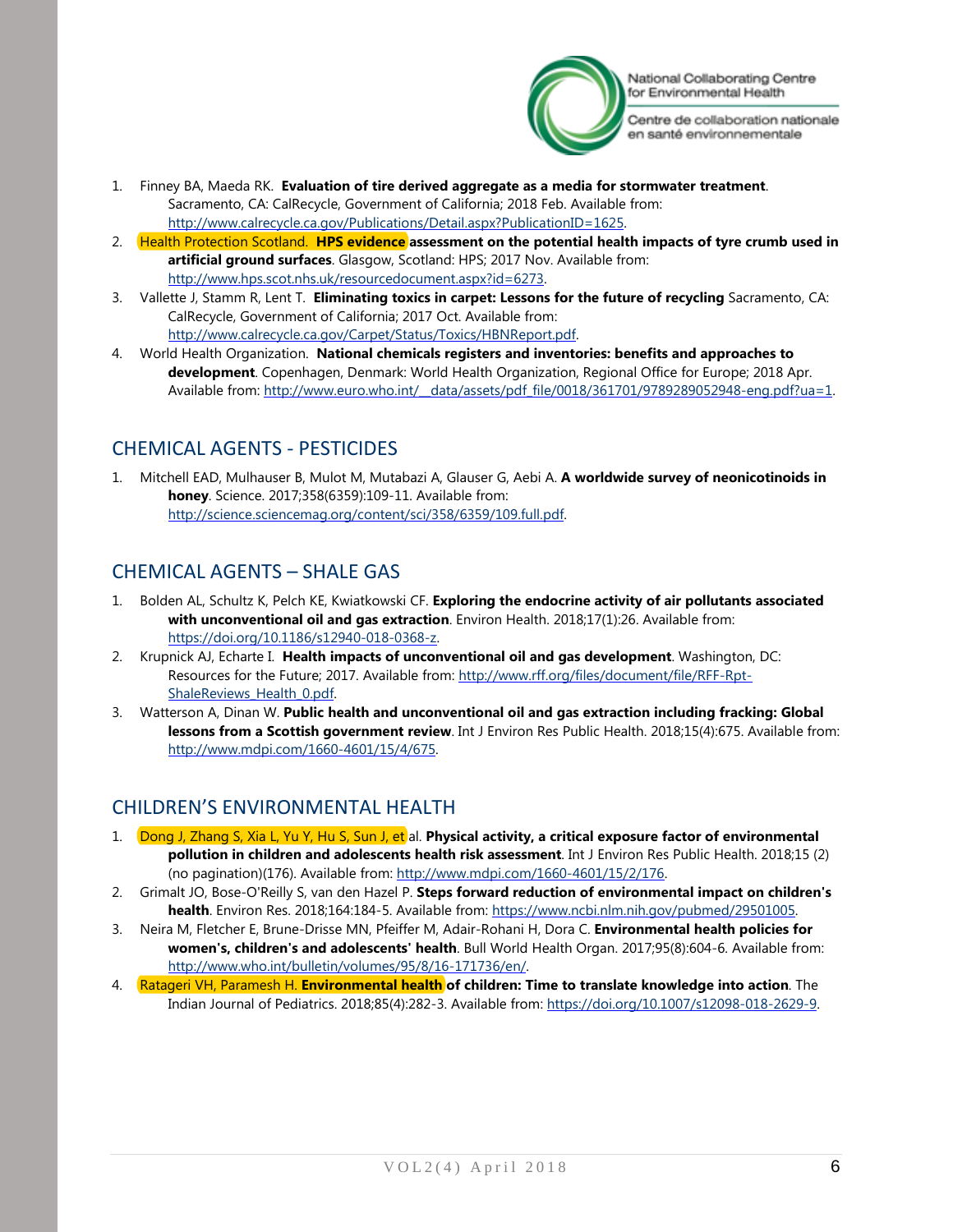

Centre de collaboration nationale en santé environnementale

# CLIMATE CHANGE

- 1. Banwell N, Rutherford S, Mackey B, Chu C. **Towards improved linkage of disaster risk reduction and climate change adaptation in health: A review**. Int J Environ Res Public Health. 2018;15(4):793. Available from: [http://www.mdpi.com/1660-4601/15/4/793.](http://www.mdpi.com/1660-4601/15/4/793)
- 2. Berisha V, Hondula D, Roach M, White JR, McKinney B, Bentz D, et al. **Assessing adaptation strategies for extreme heat: A public health evaluation of cooling centers in Maricopa County, Arizona**. Weather Climate and Society. 2017;9(1):71-80. Available from: [https://journals.ametsoc.org/doi/abs/10.1175/WCAS-D-](https://journals.ametsoc.org/doi/abs/10.1175/WCAS-D-16-0033.1)[16-0033.1.](https://journals.ametsoc.org/doi/abs/10.1175/WCAS-D-16-0033.1)
- 3. Berry HL, Waite TD, Dear KBG, Capon AG, Murray V. **The case for systems thinking about climate change and mental health**. Nature Climate Change. 2018;8(4):282-90. Available from: [https://doi.org/10.1038/s41558-](https://doi.org/10.1038/s41558-018-0102-4) [018-0102-4.](https://doi.org/10.1038/s41558-018-0102-4)
- 4. Li Y, Odame E, Silver K, Zheng S. **Comparing Urban and Rural Vulnerability to Heat-Related Mortality: A Systematic Review and Meta-analysis**. J Glob Epidemiol Environ Health. 2017:9-15. Available from: [https://norcaloa.com/journals/GEEH/GEEH-101016.pdf.](https://norcaloa.com/journals/GEEH/GEEH-101016.pdf)
- 5. Office of the Auditor General of Canada. **Perspectives on Climate Change Action in Canada—A Collaborative Report from Auditors General—March 2018**. Ottawa, ON: Office of the Auditor General of Canada; 2018 Mar. Available from: [http://www.oag-bvg.gc.ca/internet/English/parl\\_otp\\_201803\\_e\\_42883.html.](http://www.oag-bvg.gc.ca/internet/English/parl_otp_201803_e_42883.html)
- 6. Richardson GRA, Storfer J. **Helping Canadian communities reduce urban heat islands**. Haznet; 2017. Available from: [http://haznet.ca/helping-canadian-communities-reduce-urban-heat-islands/.](http://haznet.ca/helping-canadian-communities-reduce-urban-heat-islands/)
- 7. Rom WN. **Estimated global mortality from present to 2100 from climate change**. International Journal of Humanities and Social Science Review. 2018;4(2). Available from[: http://www.ijhssrnet.com/wp](http://www.ijhssrnet.com/wp-content/uploads/2018/03/1.pdf)[content/uploads/2018/03/1.pdf.](http://www.ijhssrnet.com/wp-content/uploads/2018/03/1.pdf)
- 8. Valois P, Talbot D, Renaud J-S, Caron M, Bouchard D. **Déterminants de l'adaptation à la chaleur l'été chez les personnes âgées**. Québec, QC: Université Laval; 2018. Available from: [http://www.monclimatmasante.qc.ca/Data/Sites/1/publications/OQACC\\_Rapport\\_etude\\_2.1\\_2018-02-07.pdf.](http://www.monclimatmasante.qc.ca/Data/Sites/1/publications/OQACC_Rapport_etude_2.1_2018-02-07.pdf)
- 9. Williams S, Hanson-Easey S, Robinson G, Pisaniello D, Newbury J, Saniotis A, et al. **Heat adaptation and place: experiences in South Australian rural communities**. Regional Environmental Change. 2017;17(1):273-83. Available from[: https://link.springer.com/article/10.1007/s10113-016-1011-6.](https://link.springer.com/article/10.1007/s10113-016-1011-6)
- 10. Workman A, Blashki G, Bowen K, Karoly D, Wiseman J. **The political economy of health co-benefits: Embedding health in the climate change agenda**. Int J Environ Res Public Health. 2018;15(4):674. Available from: [http://www.mdpi.com/1660-4601/15/4/674.](http://www.mdpi.com/1660-4601/15/4/674)
- 11. Zinsstag J, Crump L, Schelling E, Hattendorf J, Maidane YO, Ali KO, et al. **Climate change and One Health**. FEMS Microbiol Lett. 2018:fny085-fny. Available from: [http://dx.doi.org/10.1093/femsle/fny085.](http://dx.doi.org/10.1093/femsle/fny085)

# <span id="page-6-0"></span>COMMUNICABLE AND INFECTIOUS DISEASES

1. Ontario Agency for Health Protection and Promotion (Public Health Ontario), Provincial Infectious Diseases Advisory Committee. **Best practices for environmental cleaning for prevention and control of infections in all health care settings, 3rd ed**. Toronto, ON: Public Health Ontario, Queen's Printer for Ontario; 2018 Apr. Available from: [https://www.publichealthontario.ca/en/eRepository/Best\\_Practices\\_Environmental\\_Cleaning.pdf.](https://www.publichealthontario.ca/en/eRepository/Best_Practices_Environmental_Cleaning.pdf)

## <span id="page-6-1"></span>DRINKING WATER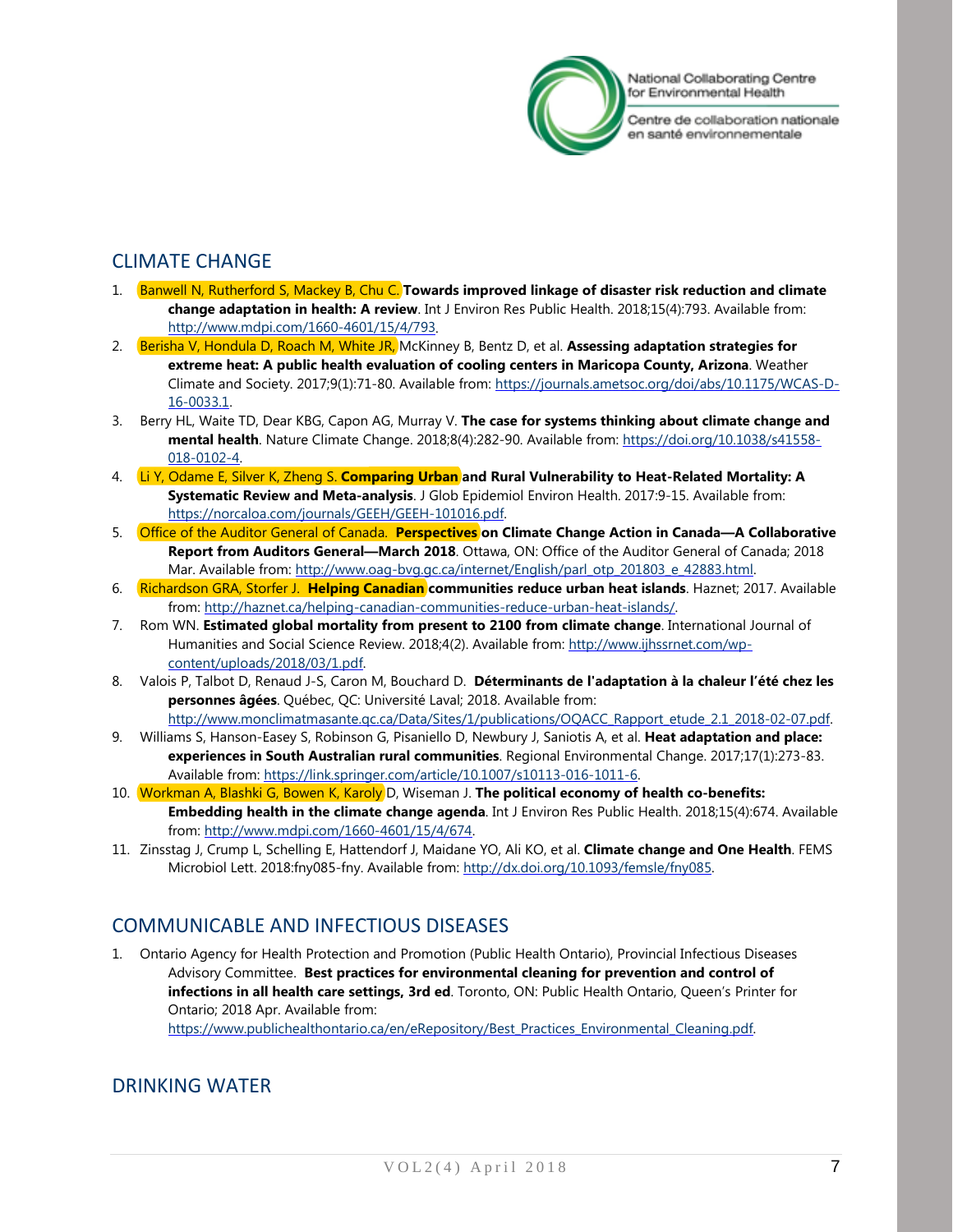

Centre de collaboration nationale en santé environnementale

1. Public Health Ontario. **The effect of flooding on private drinking water systems**. Toronto, ON: PHO; 2018 Apr. Available from[: http://www.publichealthontario.ca/en/blog/Lists/Posts/Post.aspx?ID=113.](http://www.publichealthontario.ca/en/blog/Lists/Posts/Post.aspx?ID=113)

## <span id="page-7-0"></span>EMERGENCY PREPAREDNESS

<span id="page-7-1"></span>1. Ramsbottom A, O'Brien E, Ciotti L, Takacs J. **Enablers and barriers to community engagement in public health emergency preparedness: A literature review**. J Community Health. 2018;43(2):412-20. Available from: [https://www.ncbi.nlm.nih.gov/pubmed/28840421.](https://www.ncbi.nlm.nih.gov/pubmed/28840421)

# ENVIRONMENTAL HEALTH SURVEILLANCE

- 1. British Columbia Centre for Diseases Control. **Community health data (General health by Province – Diabetes statistics from the BC Chronic Disease Registry) [online portal]**. Vancouver, BC: BCCDC; [cited 2018 Apr 13]; Available from: [http://communityhealth.phsa.ca/GetTheData/SearchByTopic.](http://communityhealth.phsa.ca/GetTheData/SearchByTopic)
- 2. Wallar LE, Sargeant JM, McEwen SA, Mercer NJ, Papadopoulos A. **Building data and information capacity in environmental public health: A best-worst scaling experiment**. Journal Of Public Health Management And Practice: JPHMP. 2018;24(3):e1-e8. Available from: [https://www.ncbi.nlm.nih.gov/pubmed/28628585.](https://www.ncbi.nlm.nih.gov/pubmed/28628585)

# <span id="page-7-3"></span><span id="page-7-2"></span>ENVIRONMENTAL PLANNING

### FOOD

**Microplastics** 

- 1. Rist S, Carney Almroth B, Hartmann NB, Karlsson TM. **A critical perspective on early communications concerning human health aspects of microplastics**. Sci Total Environ. 2018;626:720-6. Available from: [https://www.ncbi.nlm.nih.gov/pubmed/29396337.](https://www.ncbi.nlm.nih.gov/pubmed/29396337)
- 2. Rochman CM. **Microplastics research—from sink to source**. Science. 2018;360(6384):28-9. Available from: [http://science.sciencemag.org/content/sci/360/6384/28.full.pdf.](http://science.sciencemag.org/content/sci/360/6384/28.full.pdf)
- 3. Weithmann N, Möller JN, Löder MGJ, Piehl S, Laforsch C, Freitag R. **Organic fertilizer as a vehicle for the entry of microplastic into the environment**. Science Advances. 2018;4(4). Available from: [http://advances.sciencemag.org/content/advances/4/4/eaap8060.full.pdf.](http://advances.sciencemag.org/content/advances/4/4/eaap8060.full.pdf)

#### Safety

- 1. Belluco S, Halloran A, Ricci A. **New protein sources and food legislation: the case of edible insects and EU law**. Food Security. 2017;9(4):803-14. Available from: [https://link.springer.com/article/10.1007/s12571-017-](https://link.springer.com/article/10.1007/s12571-017-0704-0) [0704-0.](https://link.springer.com/article/10.1007/s12571-017-0704-0)
- 2. Gagaoua M, Boudechicha H-R. **Ethnic meat products of the North African and Mediterranean countries: An overview**. Journal of Ethnic Foods. 2018. Available from: [http://dx.doi.org/10.1016/j.jef.2018.02.004.](http://dx.doi.org/10.1016/j.jef.2018.02.004)
- 3. Gan RY, Li HB, Gunaratne A, Sui ZQ, Corke H. **Effects of fermented edible seeds and their products on human health: Bioactive components and bioactivities**. Compr Rev Food Sci Food Saf. 2017;16(3):489-531. Available from[: https://onlinelibrary.wiley.com/doi/abs/10.1111/1541-4337.12257.](https://onlinelibrary.wiley.com/doi/abs/10.1111/1541-4337.12257)
- 4. Klonick A. **Bug ideas: Assessing the market potential and regulation of insects**. 2017. Available from: [https://dukespace.lib.duke.edu/dspace/handle/10161/14175.](https://dukespace.lib.duke.edu/dspace/handle/10161/14175)
- 5. Laulund S, Wind A, Derkx PM, Zuliani V. **Regulatory and safety requirements for food cultures**. Microorganisms. 2017;5(2):28. Available from: [https://www.ncbi.nlm.nih.gov/pmc/articles/PMC5488099/.](https://www.ncbi.nlm.nih.gov/pmc/articles/PMC5488099/)
- 6. Leib EB, Chan A, Hua A, Nielsen A, Sandson K. **Food safety regulations & guidance for food donations: A fifty-state survey of state practices**. Cambridge, MA: Harvard Law School, Food Law and Policy Clinic; 2018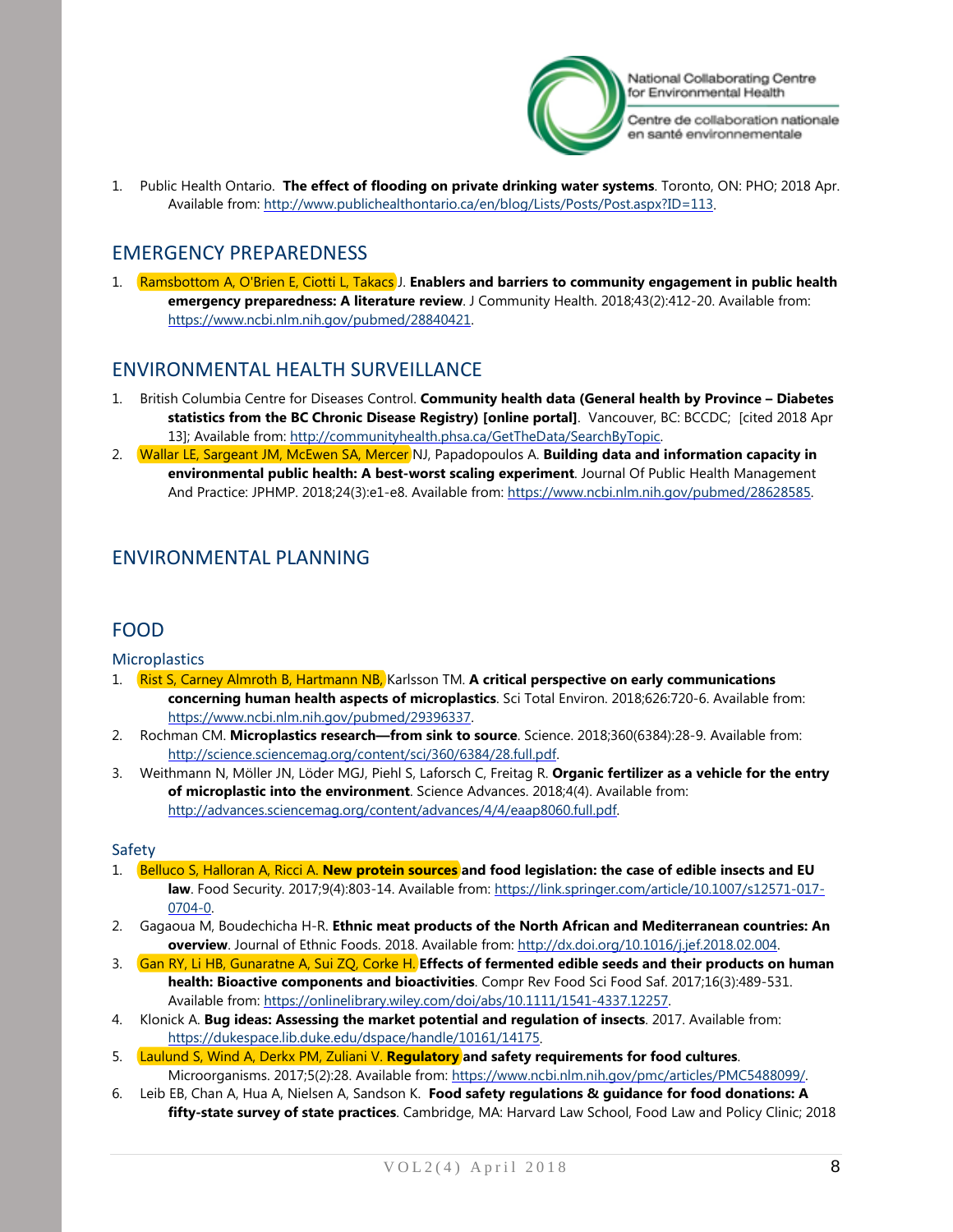

Centre de collaboration nationale en santé environnementale

Mar. Available from: [https://www.chlpi.org/wp-content/uploads/2013/12/50-State-Food-Regs\\_March-](https://www.chlpi.org/wp-content/uploads/2013/12/50-State-Food-Regs_March-2018_V2.pdf)[2018\\_V2.pdf.](https://www.chlpi.org/wp-content/uploads/2013/12/50-State-Food-Regs_March-2018_V2.pdf)

- 7. Poma G, Cuykx M, Amato E, Calaprice C, Focant JF, Covaci A. **Evaluation of hazardous chemicals in edible insects and insect-based food intended for human consumption**. Food Chem Toxicol. 2017;100:70-9. Available from[: https://www.sciencedirect.com/science/article/pii/S0278691516304598.](https://www.sciencedirect.com/science/article/pii/S0278691516304598)
- 8. Potera C. **Catch of the decade: changes in U.S. Seafood consumption and MeHg intake over time**. Environ Health Perspect. 2018;126(4):044004. Available from: [https://www.ncbi.nlm.nih.gov/pubmed/29664588.](https://www.ncbi.nlm.nih.gov/pubmed/29664588)
- 9. Purcell R, McGirr J. **Rural health service managers' perspectives on preparing rural health services for climate change**. Aust J Rural Health. 2018;26(1):20-5. Available from: [https://www.ncbi.nlm.nih.gov/labs/articles/28815911/.](https://www.ncbi.nlm.nih.gov/labs/articles/28815911/)
- 10. Ribeiro JC, Cunha LM, Sousa-Pinto B, Fonseca J. **Allergic risks of consuming edible insects: a systematic review**. Mol Nutr Food Res. 2018;62(1). Available from: [https://www.ncbi.nlm.nih.gov/pubmed/28654197.](https://www.ncbi.nlm.nih.gov/pubmed/28654197)
- 11. Schaarschmidt S, Spradau F, Mank H, Hiller P, Appel B, Bräunig J, et al. **Reporting of traceability and food safety data in the culinary herb and spice chains**. Food Control. 2018;83:18-27. Available from: [https://www.sciencedirect.com/science/article/pii/S0956713516306570.](https://www.sciencedirect.com/science/article/pii/S0956713516306570)
- 12. Schlüter O, Rumpold B, Holzhauser T, Roth A, Vogel RF, Quasigroch W, et al. **Safety aspects of the production of foods and food ingredients from insects**. Mol Nutr Food Res. 2017;61(6). Available from: [https://onlinelibrary.wiley.com/doi/pdf/10.1002/mnfr.201600520.](https://onlinelibrary.wiley.com/doi/pdf/10.1002/mnfr.201600520)

#### **Security**

- 1. Bhatt S, Lee J, Deutsch J, Ayaz H, Fulton B, Suri R. **From food waste to value-added surplus products (VASP): Consumer acceptance of a novel food product category**. Journal of Consumer Behaviour. 2018;17(1):57- 63. Available from: [https://onlinelibrary.wiley.com/doi/abs/10.1002/cb.1689.](https://onlinelibrary.wiley.com/doi/abs/10.1002/cb.1689)
- 2. Walch A, Bersamin A, Loring P, Johnson R, Tholl M. **A scoping review of traditional food security in Alaska**. Int J Circumpolar Health. 2018;77(1):1419678. Available from: https://doi.org/10.1080/22423982.2017.1419678 [https://www.ncbi.nlm.nih.gov/pmc/articles/PMC5757232/pdf/zich-77-1419678.pdf.](https://www.ncbi.nlm.nih.gov/pmc/articles/PMC5757232/pdf/zich-77-1419678.pdf)

# <span id="page-8-0"></span>**GENERAL**

- 1. British Columbia Centre for Diseases Control. **Community health data [online portal]**. Vancouver, BC: BCCDC; [cited 2018 Apr 13]; Available from[: http://www.bccdc.ca/our-services/service-areas/population-public](http://www.bccdc.ca/our-services/service-areas/population-public-health/community-health-data)[health/community-health-data.](http://www.bccdc.ca/our-services/service-areas/population-public-health/community-health-data)
- 2. Flandroy L, Poutahidis T, Berg G, Clarke G, Dao MC, Decaestecker E, et al. **The impact of human activities and lifestyles on the interlinked microbiota and health of humans and of ecosystems**. Sci Total Environ. 2018;627:1018-38. Available from[: https://www.ncbi.nlm.nih.gov/pubmed/29426121.](https://www.ncbi.nlm.nih.gov/pubmed/29426121)
- 3. Wine O, Ambrose S, Campbell S, Villeneuve PJ, Burns KK, Vargas AO. **Key components of collaborative research in the context of environmental health: A scoping review**. Journal of Research Practice. 2018;13(2):2. Available from: [http://jrp.icaap.org/index.php/jrp/article/view/577/477.](http://jrp.icaap.org/index.php/jrp/article/view/577/477)
- 4. World Health Organization, Scherdel L. **Healthy environments for healthier people**. Copenhagen, Denmark: World Health Organization, Regional Office for Europe; 2018 Apr. Available from: http://www.euro.who.int/\_data/assets/pdf\_file/0006/367188/eceh-eng.pdf?ua=1.

# <span id="page-8-1"></span>HEALTH EQUITY

1. Centre de collaboration nationale des déterminants de la santé. **Leadership de la santé publique pour favoriser l'équité en santé : une revue de la littérature**. Antigonish, NS: Centre de collaboration nationale des déterminants de la santé; 2018. Available from: [http://nccdh.ca/fr/resources/entry/public-health](http://nccdh.ca/fr/resources/entry/public-health-leadership-for-action-on-health-equity-a-literature-review?utm_source=FebE-News&utm_medium=email&utm_campaign=2018-Leadership1)[leadership-for-action-on-health-equity-a-literature-review?utm\\_source=FebE-](http://nccdh.ca/fr/resources/entry/public-health-leadership-for-action-on-health-equity-a-literature-review?utm_source=FebE-News&utm_medium=email&utm_campaign=2018-Leadership1)[News&utm\\_medium=email&utm\\_campaign=2018-Leadership1.](http://nccdh.ca/fr/resources/entry/public-health-leadership-for-action-on-health-equity-a-literature-review?utm_source=FebE-News&utm_medium=email&utm_campaign=2018-Leadership1)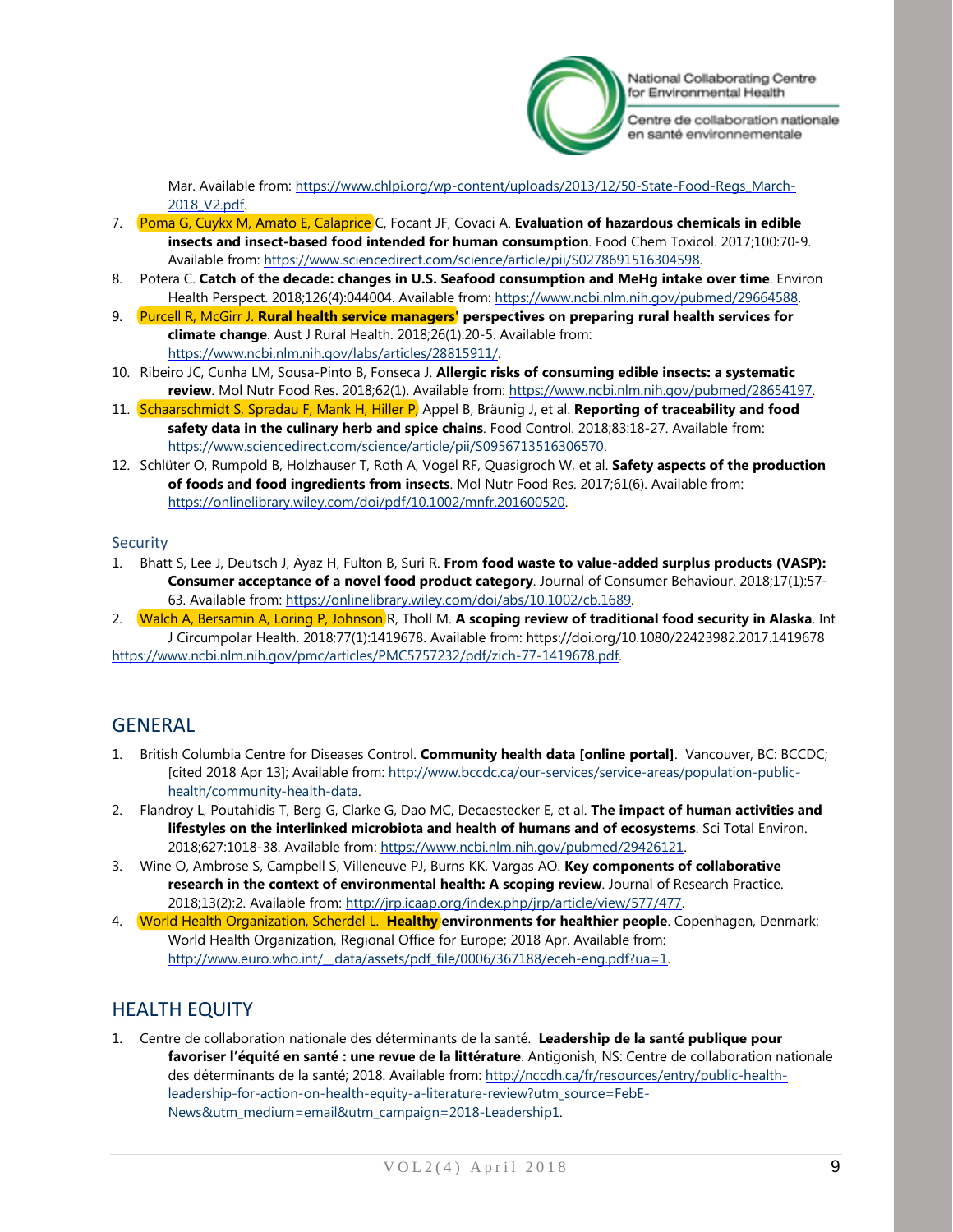

Centre de collaboration nationale en santé environnementale

- 2. Ebi KL, Fawcett SB, Spiegel J, Tovalin H. **Carbon pollution increases health inequities: lessons in resilience from the most vulnerable**. Rev Panam Salud Publica. 2016;40(3):181-5. Available from: [https://www.ncbi.nlm.nih.gov/pubmed/27991976.](https://www.ncbi.nlm.nih.gov/pubmed/27991976)
- 3. McLaren L, Petit R. **Universal and targeted policy to achieve health equity: a critical analysis of the example of community water fluoridation cessation in Calgary, Canada in 2011**. Critical Public Health. 2018;28(2):153-64. Available from: [https://www.tandfonline.com/doi/abs/10.1080/09581596.2017.1361015.](https://www.tandfonline.com/doi/abs/10.1080/09581596.2017.1361015)
- 4. National Collaborating Center for Determinants of Health. **Public health leadership for action on health equity: A literature review**. Antigonish, NS: National Collaborating Center for Determinants of Health; 2018. Available from[: http://nccdh.ca/resources/entry/public-health-leadership-for-action-on-health-equity-a](http://nccdh.ca/resources/entry/public-health-leadership-for-action-on-health-equity-a-literature-review?utm_source=FebE-News&utm_medium=email&utm_campaign=2018-Leadership1)[literature-review?utm\\_source=FebE-News&utm\\_medium=email&utm\\_campaign=2018-Leadership1.](http://nccdh.ca/resources/entry/public-health-leadership-for-action-on-health-equity-a-literature-review?utm_source=FebE-News&utm_medium=email&utm_campaign=2018-Leadership1)
- 5. Porcherie M, Vaillant Z, Faure E, Rican S, Simos J, Cantoreggi NL, et al. **The GREENH-City interventional research protocol on health in all policies**. BMC Public Health. 2017;17(1):820. Available from: [https://www.ncbi.nlm.nih.gov/pubmed/29047362.](https://www.ncbi.nlm.nih.gov/pubmed/29047362)

## <span id="page-9-0"></span>HEALTH IMPACT ASSESSMENT

<span id="page-9-1"></span>1. McCallum LC, Ollson CA, Stefanovic IL. **An adaptable Health Impact Assessment (HIA) framework for assessing health within Environmental Assessment (EA): Canadian context, international application**. Impact Assessment and Project Appraisal. 2018;36(1):5-15. Available from: [https://www.tandfonline.com/doi/abs/10.1080/14615517.2017.1364026.](https://www.tandfonline.com/doi/abs/10.1080/14615517.2017.1364026)

### INDOOR AIR

# <span id="page-9-2"></span>NUISANCE CONTROL

### <span id="page-9-3"></span>OUTDOOR AIR

- 1. Health Effects Institute. **State of global air/2017. A special report on global exposure to air pollution and its disease burden**. Boston, MA: Institute for Health Metrics and Evaluation's Global Burden of Disease Project and the Health Effects Institute; 2018 Apr. Available from: [https://www.stateofglobalair.org/sites/default/files/SOGA2017\\_report.pdf.](https://www.stateofglobalair.org/sites/default/files/SOGA2017_report.pdf)
- 2. McKitrick R, Aliakbari E, Steadman A. **Environmental ranking for Canada and the OECD**. Vancouver, BC: Fraser Institute; 2018 Apr. Available from: [https://www.fraserinstitute.org/studies/environmental-ranking-for](https://www.fraserinstitute.org/studies/environmental-ranking-for-canada-and-the-oecd)[canada-and-the-oecd.](https://www.fraserinstitute.org/studies/environmental-ranking-for-canada-and-the-oecd)
- 3. Seltenrich N. **Flavors of fire: Assessing the relative toxicity of smoke from different types of wildfires**. Environ Health Perspect. 2018;126(4):044003. Available from: [https://www.ncbi.nlm.nih.gov/pubmed/29656633.](https://www.ncbi.nlm.nih.gov/pubmed/29656633)
- 4. Wettstein ZS, Hoshiko S, Fahimi J, Harrison RJ, Cascio WE, Rappold AG. **Cardiovascular and Cerebrovascular Emergency Department Visits Associated With Wildfire Smoke Exposure in California in 2015**. J Am Heart Assoc. 2018;7(8). Available from: [http://jaha.ahajournals.org/content/ahaoa/7/8/e007492.full.pdf.](http://jaha.ahajournals.org/content/ahaoa/7/8/e007492.full.pdf)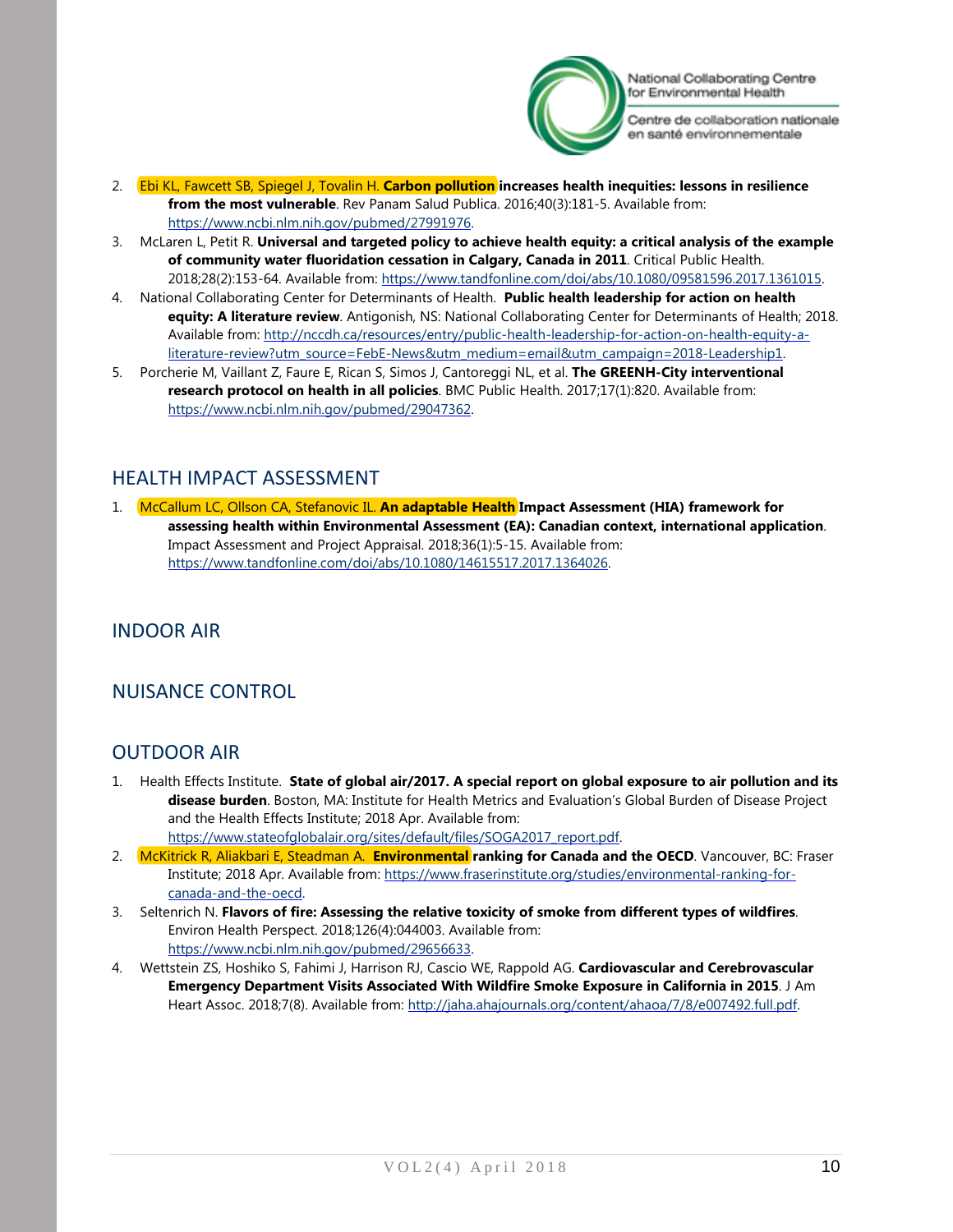

Centre de collaboration nationale en santé environnementale

# <span id="page-10-0"></span>PERSONAL SERVICE ESTABLISHMENTS

- 1. Dierickx C. **Using normal and high pulse coverage with picosecond laser treatment of wrinkles and acne scarring: Long term clinical observations**. Lasers Surg Med. 2018;50(1):51-5. Available from: [https://www.ncbi.nlm.nih.gov/pubmed/29140537.](https://www.ncbi.nlm.nih.gov/pubmed/29140537)
- 2. Karmisholt KE, Haerskjold A, Karlsmark T, Waibel J, Paasch U, Haedersdal M. **Early laser intervention to reduce scar formation - a systematic review**. J Eur Acad Dermatol Venereol. 2018. Available from: [https://www.ncbi.nlm.nih.gov/pubmed/29419914.](https://www.ncbi.nlm.nih.gov/pubmed/29419914)

## <span id="page-10-1"></span>PEST CONTROL

1. BedbugPestControl.com. **Canada, Bed Bug Registry Map – Bed bug infestation reports and google maps. Tracking the bed bugs epidemic**. BedbugPestControl.com. Available from: [https://www.bedbugpestcontrol.com/category/bed-bugs-world/bed-bugs-canada.](https://www.bedbugpestcontrol.com/category/bed-bugs-world/bed-bugs-canada)

## <span id="page-10-2"></span>PHYSICAL AGENTS

1. Jarosińska D, Héroux M-È, Wilkhu P, Creswick J, Verbeek J, Wothge J, et al. **Development of the WHO Environmental Noise Guidelines for the European Region: An Introduction**. Int J Environ Res Public Health. 2018;15(4):813. Available from: [http://www.mdpi.com/1660-4601/15/4/813.](http://www.mdpi.com/1660-4601/15/4/813)

### <span id="page-10-3"></span>RADIATION

1. Boehmert C, Verrender A, Pauli M, Wiedemann P. **Does precautionary information about electromagnetic fields trigger nocebo responses? An experimental risk communication study**. Environ Health. 2018;17(1):36. Available from: [https://doi.org/10.1186/s12940-018-0377-y.](https://doi.org/10.1186/s12940-018-0377-y)

# <span id="page-10-4"></span>RECREATIONAL AND SURFACE WATER

1. Dorevitch S, Shrestha A, DeFlorio-Barker S, Breitenbach C, Heimler I. **Monitoring urban beaches with qPCR vs. culture measures of fecal indicator bacteria: Implications for public notification**. Environ Health. 2017;16(1):45. Available from: [https://doi.org/10.1186/s12940-017-0256-y.](https://doi.org/10.1186/s12940-017-0256-y)

### <span id="page-10-5"></span>RISK ASSESSMENT, COMMUNICATION

1. Water Canada. **Consultation on microbial risk assessment in drinking water**. 2018 Apr 16. Available from: [https://www.watercanada.net/consultation-on-microbial-risk-assessment-in-drinking-water/.](https://www.watercanada.net/consultation-on-microbial-risk-assessment-in-drinking-water/) See: [https://www.canada.ca/en/health-canada/programs/consultations-guidance-quantitative-microbial-risk](https://www.canada.ca/en/health-canada/programs/consultations-guidance-quantitative-microbial-risk-assessment-drinking-water.html)[assessment-drinking-water.html.](https://www.canada.ca/en/health-canada/programs/consultations-guidance-quantitative-microbial-risk-assessment-drinking-water.html)

### <span id="page-10-6"></span>SENIORS' ENVIRONMENTAL HEALTH

1. Radio Canada International. **Work begins on Canada's first 'dementia village'**. 2018 Mar 6. Available from: [http://www.rcinet.ca/en/2018/03/06/work-begins-on-canadas-first-dementia-village/.](http://www.rcinet.ca/en/2018/03/06/work-begins-on-canadas-first-dementia-village/)